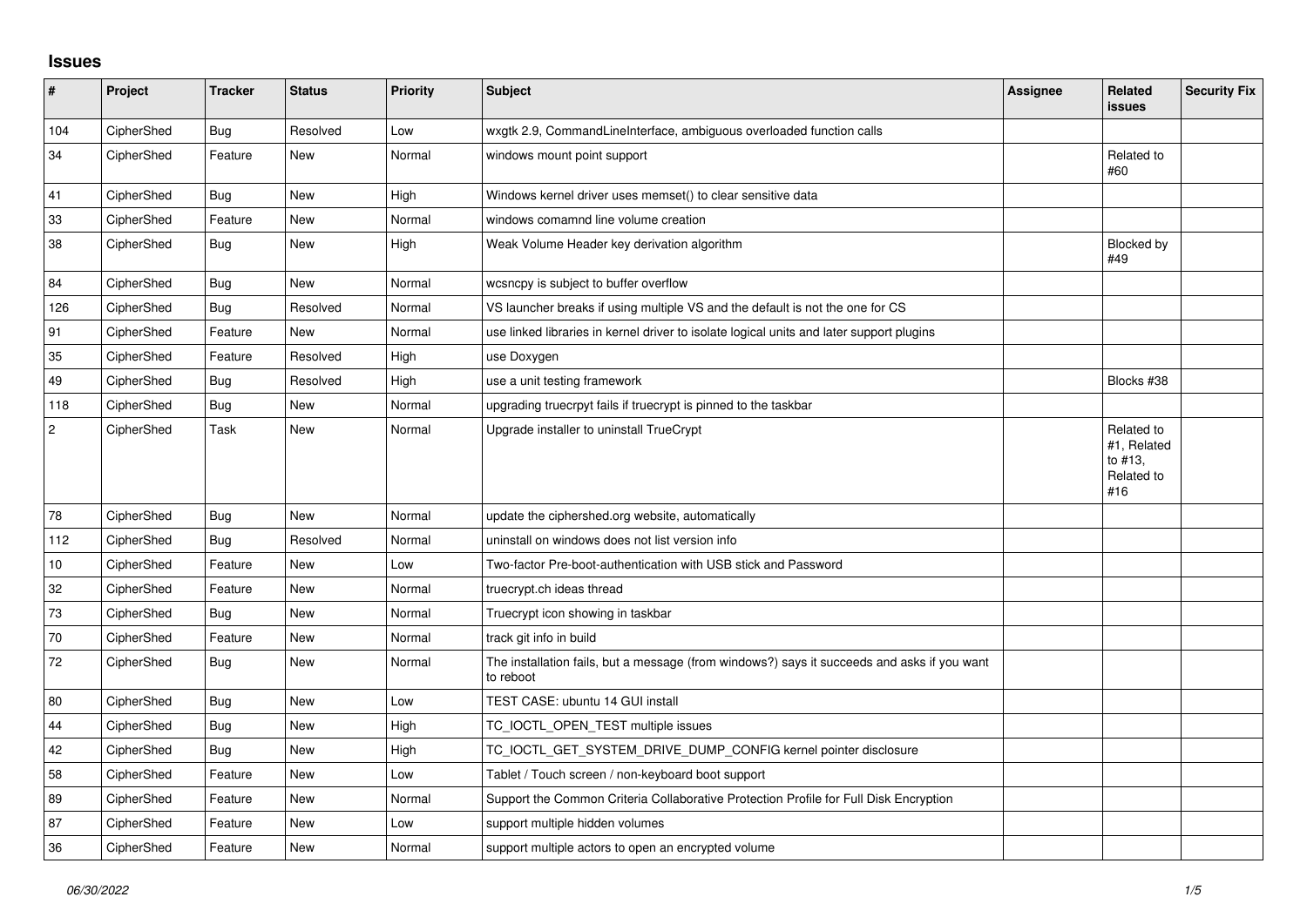| $\sharp$ | Project    | <b>Tracker</b> | <b>Status</b> | <b>Priority</b> | <b>Subject</b>                                                                                              | Assignee | Related<br><b>issues</b> | <b>Security Fix</b> |
|----------|------------|----------------|---------------|-----------------|-------------------------------------------------------------------------------------------------------------|----------|--------------------------|---------------------|
| 122      | CipherShed | Feature        | New           | Normal          | support key escrow                                                                                          |          | Related to<br>#68        |                     |
| 102      | CipherShed | Feature        | <b>New</b>    | Normal          | support for serial console in bootloader                                                                    |          |                          |                     |
| 93       | CipherShed | Feature        | New           | Normal          | support "quick" encrypt for new media (especially flash/SSD)                                                |          |                          |                     |
| 121      | CipherShed | Feature        | New           | Normal          | Support "not" burning CD on encrypting disk operation                                                       |          | Related to<br>#68        |                     |
| 100      | CipherShed | Feature        | New           | Normal          | Suggestion 4-Display the consequences of an action immediately (Immediacy of<br>consequences)               |          |                          |                     |
| 99       | CipherShed | Feature        | New           | Normal          | Suggestion 3-Separate required and optional input parameters                                                |          |                          |                     |
| 88       | CipherShed | <b>Bug</b>     | New           | Normal          | smart card support for containers                                                                           |          |                          |                     |
| 57       | CipherShed | Feature        | New           | Normal          | Skein support                                                                                               |          |                          |                     |
| 39       | CipherShed | <b>Bug</b>     | New           | High            | Sensitive information might be paged out from kernel stacks                                                 |          |                          |                     |
| 54       | CipherShed | Feature        | New           | Low             | Self Destruct Password                                                                                      |          |                          |                     |
| 64       | CipherShed | Task           | New           | Normal          | Rewrite or remove LongReverse in Common/DIgcode.c                                                           |          |                          |                     |
| 113      | CipherShed | Bug            | Resolved      | Normal          | remove the donate screen from the installer                                                                 |          |                          |                     |
| 52       | CipherShed | Feature        | New           | Low             | recovery utility & tools                                                                                    |          | Related to<br>#59        |                     |
| 65       | CipherShed | Feature        | New           | Normal          | pure 64 bit version for windows                                                                             |          | Related to<br>#63        |                     |
| 66       | CipherShed | Feature        | <b>New</b>    | Normal          | provide robust API for usermode interaction with kernel driver                                              |          |                          |                     |
| 67       | CipherShed | Feature        | <b>New</b>    | Normal          | print a backup                                                                                              |          |                          |                     |
| 53       | CipherShed | Feature        | <b>New</b>    | Low             | Portable / non-admin volume browser                                                                         |          |                          |                     |
| 95       | CipherShed | <b>Bug</b>     | New           | Normal          | Platform/SystemException.h and Common/Exception.h define the same class/struct                              |          |                          |                     |
| 71       | CipherShed | Bug            | <b>New</b>    | High            | passwords using non-ascii                                                                                   |          |                          |                     |
| 61       | CipherShed | Feature        | New           | Normal          | optionally support TPM                                                                                      |          |                          |                     |
| 59       | CipherShed | <b>Bug</b>     | New           | Low             | optimized rescue disk                                                                                       |          | Related to<br>#52        |                     |
| 110      | CipherShed | <b>Bug</b>     | New           | High            | Open Crypto Audit Project TrueCrypt CS-TC-4 - Unauthenticated ciphertext in volume<br>headers               |          |                          |                     |
| 109      | CipherShed | <b>Bug</b>     | <b>New</b>    | High            | Open Crypto Audit Project TrueCrypt CS-TC-3 - Keyfile mixing is not cryptographically sound                 |          |                          |                     |
| 108      | CipherShed | <b>Bug</b>     | New           | Urgent          | Open Crypto Audit Project TrueCrypt CS-TC-2 - AES implementation susceptible to<br>cache-timing attacks     |          |                          |                     |
| 107      | CipherShed | <b>Bug</b>     | New           | Immediate       | Open Crypto Audit Project TrueCrypt CS-TC-1 - CryptAcquireContext may silently fail in<br>unusual scenarios |          |                          |                     |
| 37       | CipherShed | <b>Bug</b>     | <b>New</b>    | High            | Open Crypto Audit Project issues                                                                            |          |                          |                     |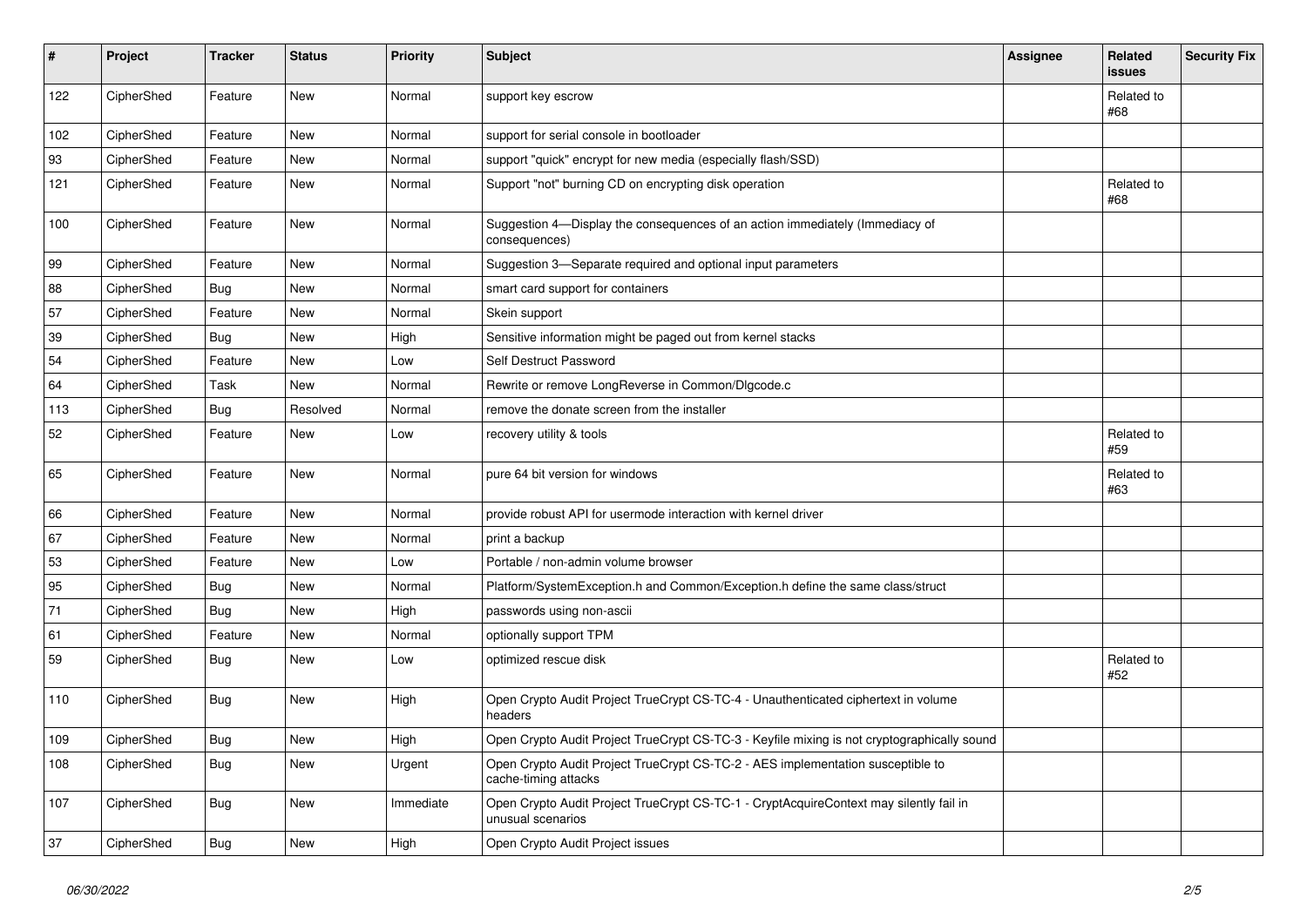| $\vert$ # | Project    | <b>Tracker</b> | <b>Status</b> | <b>Priority</b> | <b>Subject</b>                                                      | <b>Assignee</b> | Related<br>issues | <b>Security Fix</b> |
|-----------|------------|----------------|---------------|-----------------|---------------------------------------------------------------------|-----------------|-------------------|---------------------|
| 40        | CipherShed | Bug            | <b>New</b>    | High            | Multiple issues in the bootloader decompressor                      |                 |                   |                     |
| 46        | CipherShed | <b>Bug</b>     | New           | High            | MountVolume() device check bypass                                   |                 |                   |                     |
| 21        | CipherShed | <b>Bug</b>     | New           | High            | Method of mounting may be exploited                                 |                 |                   |                     |
| 76        | CipherShed | Bug            | New           | Normal          | MakeSelfExtractingPackage used in CI cannot have dialog boxes       |                 |                   |                     |
| 125       | CipherShed | <b>Bug</b>     | Resolved      | Normal          | Makefile for bootloader fails on case sensitive filesystem          |                 |                   |                     |
| 86        | CipherShed | Bug            | Resolved      | Normal          | Make ciphershed window titlebars different                          |                 |                   |                     |
| 45        | CipherShed | <b>Bug</b>     | New           | High            | MainThreadProc() integer overflow                                   |                 |                   |                     |
| 123       | CipherShed | Bug            | New           | Normal          | losetup anomaly with OpenSUSE 13.1                                  |                 |                   |                     |
| 50        | CipherShed | Feature        | New           | Normal          | Linux FDE                                                           |                 | Related to<br>#5  |                     |
| 26        | CipherShed | Bug            | New           | Normal          | Large External Drive Support on Mac (>512byte sector size)          |                 |                   |                     |
| 43        | CipherShed | Bug            | New           | High            | IOCTL_DISK_VERIFY integer overflow                                  |                 |                   |                     |
| 124       | CipherShed | Feature        | New           | Normal          | investigate switch to FUDforum from phpBB                           |                 |                   |                     |
| 69        | CipherShed | Feature        | New           | Low             | integration test: mounting and sharing volumes                      |                 |                   |                     |
| 96        | CipherShed | Feature        | New           | Normal          | installer to incorporate a post-installation quick-start wizard     |                 |                   |                     |
| 74        | CipherShed | <b>Bug</b>     | New           | Normal          | Hardcoded Build date in Help->About window                          |                 |                   |                     |
| 47        | CipherShed | Bug            | New           | High            | GetWipePassCount() / WipeBuffer() can cause BSOD                    |                 |                   |                     |
| 8         | CipherShed | Task           | New           | Normal          | Get graphics artist to work on artwork, icons                       |                 |                   |                     |
| 56        | CipherShed | <b>Bug</b>     | New           | Low             | FreeBSD support                                                     |                 |                   |                     |
| 14        | CipherShed | <b>Bug</b>     | New           | Normal          | Fixes urls in ui (/applink? links)                                  |                 | Related to<br>#25 |                     |
| 3         | CipherShed | Task           | New           | Normal          | Finish initial bitmaps and icons                                    |                 |                   |                     |
| 117       | CipherShed | <b>Bug</b>     | Resolved      | High            | Failure to function when compiled with GCC 5                        |                 |                   |                     |
| 115       | CipherShed | Bug            | Resolved      | High            | fails to build on stretch due to overloaded constructors            |                 |                   |                     |
| 60        | CipherShed | Feature        | New           | Normal          | Enhanced UX - shell extension for container management              |                 | Related to<br>#34 |                     |
| 48        | CipherShed | Bug            | New           | High            | EncryptDataUnits() lacks error handling                             |                 |                   |                     |
| 79        | CipherShed | Feature        | <b>New</b>    | Low             | document a list of file systems compatible with Hidden Volume usage |                 |                   |                     |
| 85        | CipherShed | <b>Bug</b>     | New           | Normal          | Digcode.c is 9917 lines long, split it up                           |                 |                   |                     |
| 106       | CipherShed | Task           | New           | Low             | Disable GitHub issue tracker                                        |                 |                   |                     |
| 83        | CipherShed | <b>Bug</b>     | New           | Normal          | deduplicate file names                                              |                 |                   |                     |
| 81        | CipherShed | Feature        | New           | Normal          | Decrypt System drive via commandline                                |                 |                   |                     |
| 105       | CipherShed | <b>Bug</b>     | Resolved      | Low             | Debian Jessie Complication Error: wx3.0                             |                 |                   |                     |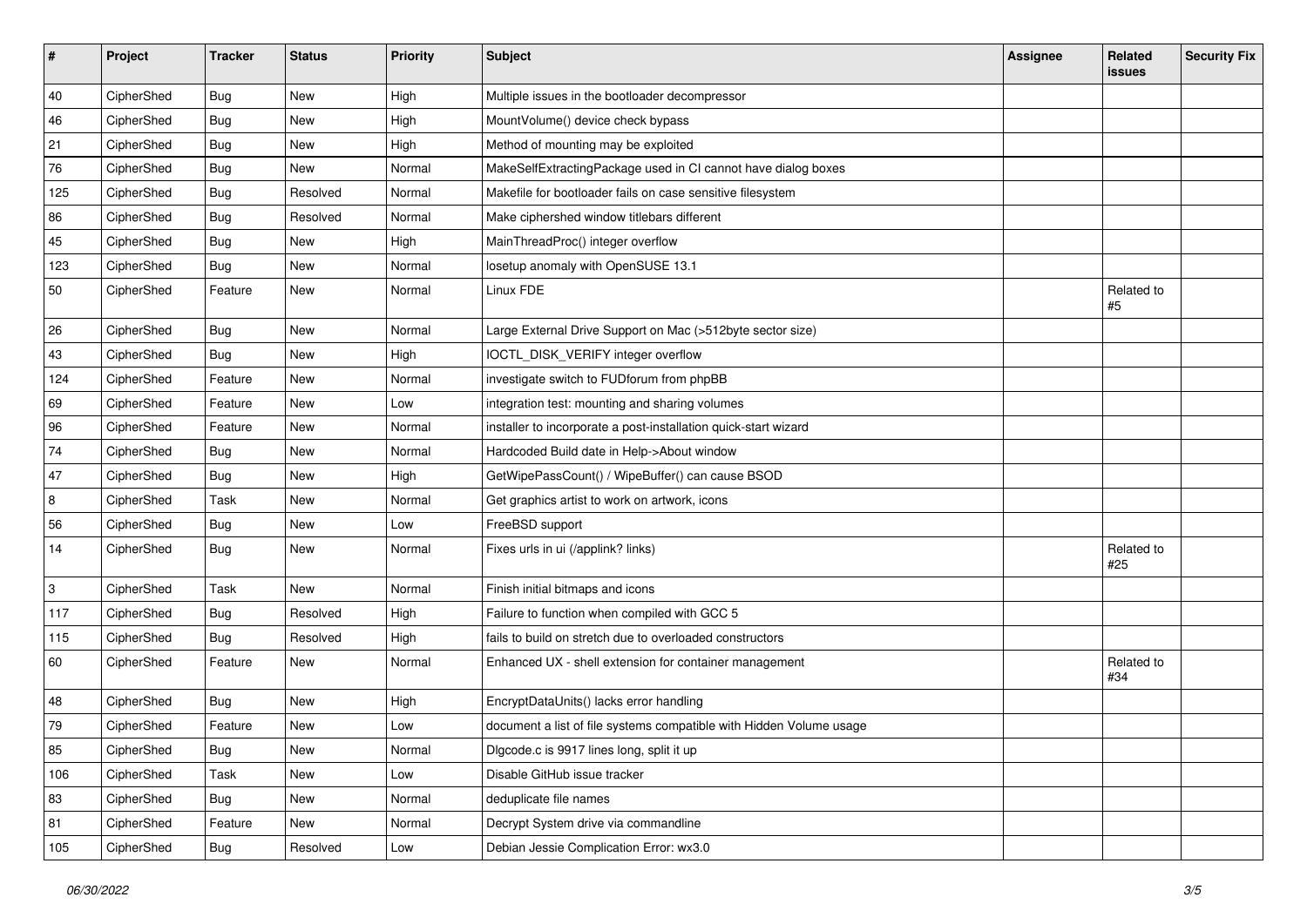| #              | Project    | <b>Tracker</b> | <b>Status</b> | Priority | Subject                                                                                                                                    | <b>Assignee</b> | Related<br><b>issues</b> | <b>Security Fix</b> |
|----------------|------------|----------------|---------------|----------|--------------------------------------------------------------------------------------------------------------------------------------------|-----------------|--------------------------|---------------------|
| 18             | CipherShed | Task           | <b>New</b>    | Normal   | Create rpm packaging                                                                                                                       |                 |                          |                     |
| 19             | CipherShed | Task           | <b>New</b>    | Normal   | Create pkgbuild for arch                                                                                                                   |                 |                          |                     |
| 20             | CipherShed | Task           | New           | Normal   | Create dmg for os x                                                                                                                        |                 |                          |                     |
| 17             | CipherShed | Task           | <b>New</b>    | Normal   | Create debian packaging                                                                                                                    |                 |                          |                     |
| 116            | CipherShed | <b>Bug</b>     | New           | Normal   | create an option for private/global volume mounting                                                                                        |                 |                          |                     |
| 103            | CipherShed | Task           | New           | Low      | <b>Const Correctness</b>                                                                                                                   |                 |                          |                     |
| 75             | CipherShed | Feature        | New           | Low      | code coverage - ConvertUTF.c                                                                                                               |                 |                          |                     |
| 94             | CipherShed | <b>Bug</b>     | New           | High     | CipherShed Volume Creation Wizard: Encryption of Host Protected Area":"Encryption of Host<br>Protected Area" class #32770 not initialized? |                 |                          |                     |
| 90             | CipherShed | Feature        | <b>New</b>    | Normal   | cipher setting preference file                                                                                                             |                 |                          |                     |
| 11             | CipherShed | Feature        | <b>New</b>    | Low      | Cipher set enablement                                                                                                                      |                 |                          |                     |
| 25             | CipherShed | Task           | New           | Normal   | Broken applinks                                                                                                                            |                 | Related to<br>#14        |                     |
| 101            | CipherShed | <b>Bug</b>     | Resolved      | Normal   | boot loader password prompt takes 100% cpu in VM                                                                                           |                 |                          |                     |
| 77             | CipherShed | <b>Bug</b>     | Resolved      | High     | boot loader is too big, regression on ff4d0578aff9269fdb654a213c850ce576fafd0a                                                             |                 |                          |                     |
| 28             | CipherShed | Bug            | Resolved      | Normal   | Audit of 04af5c7 - Buffer Overflow: strcat                                                                                                 |                 |                          |                     |
| 27             | CipherShed | <b>Bug</b>     | Resolved      | High     | Audit of 04af5c7 - Buffer Overflow: sprintf                                                                                                |                 |                          |                     |
| 30             | CipherShed | Bug            | Resolved      | Normal   | Allowed character description is wrong                                                                                                     |                 | Related to<br>#31        |                     |
| 92             | CipherShed | Feature        | New           | Normal   | allow change of cipher/key on encrypted container without decrypting                                                                       |                 |                          |                     |
| 62             | CipherShed | Feature        | New           | Normal   | Administrative Configuration for Enterprise IT                                                                                             |                 |                          |                     |
| 82             | CipherShed | Feature        | New           | Normal   | add sparse file detection to non-windows versions                                                                                          |                 |                          |                     |
| 63             | CipherShed | Bug            | New           | Normal   | 64 bit gui on 64 bit systems                                                                                                               |                 | Related to<br>#65        |                     |
| 6              | CipherShed | Task           | New           | Normal   | Windows build, installer, VM                                                                                                               | <b>Bill Cox</b> |                          |                     |
| $\overline{4}$ | CipherShed | Task           | New           | Normal   | Get Windows executable signing key                                                                                                         | <b>Bill Cox</b> |                          |                     |
| 12             | CipherShed | Task           | In Progress   | Normal   | <b>Write Documentation</b>                                                                                                                 | Eugene Wang     | Related to<br>#15        |                     |
| 15             | CipherShed | Task           | <b>New</b>    | Normal   | Create Gnu Info page                                                                                                                       | Eugene Wang     | Related to<br>#12        |                     |
| 55             | CipherShed | <b>Bug</b>     | In Progress   | Normal   | Unified Extensible Firmware Interface (UEFI)                                                                                               | Jason Pyeron    | Related to<br>#51        |                     |
| 31             | CipherShed | <b>Bug</b>     | New           | Normal   | there is duplicate code for password character checking                                                                                    | Jason Pyeron    | Related to<br>#30        |                     |
| 127            | CipherShed | Bug            | Resolved      | Normal   | remove #if 0 code                                                                                                                          | Jason Pyeron    |                          |                     |